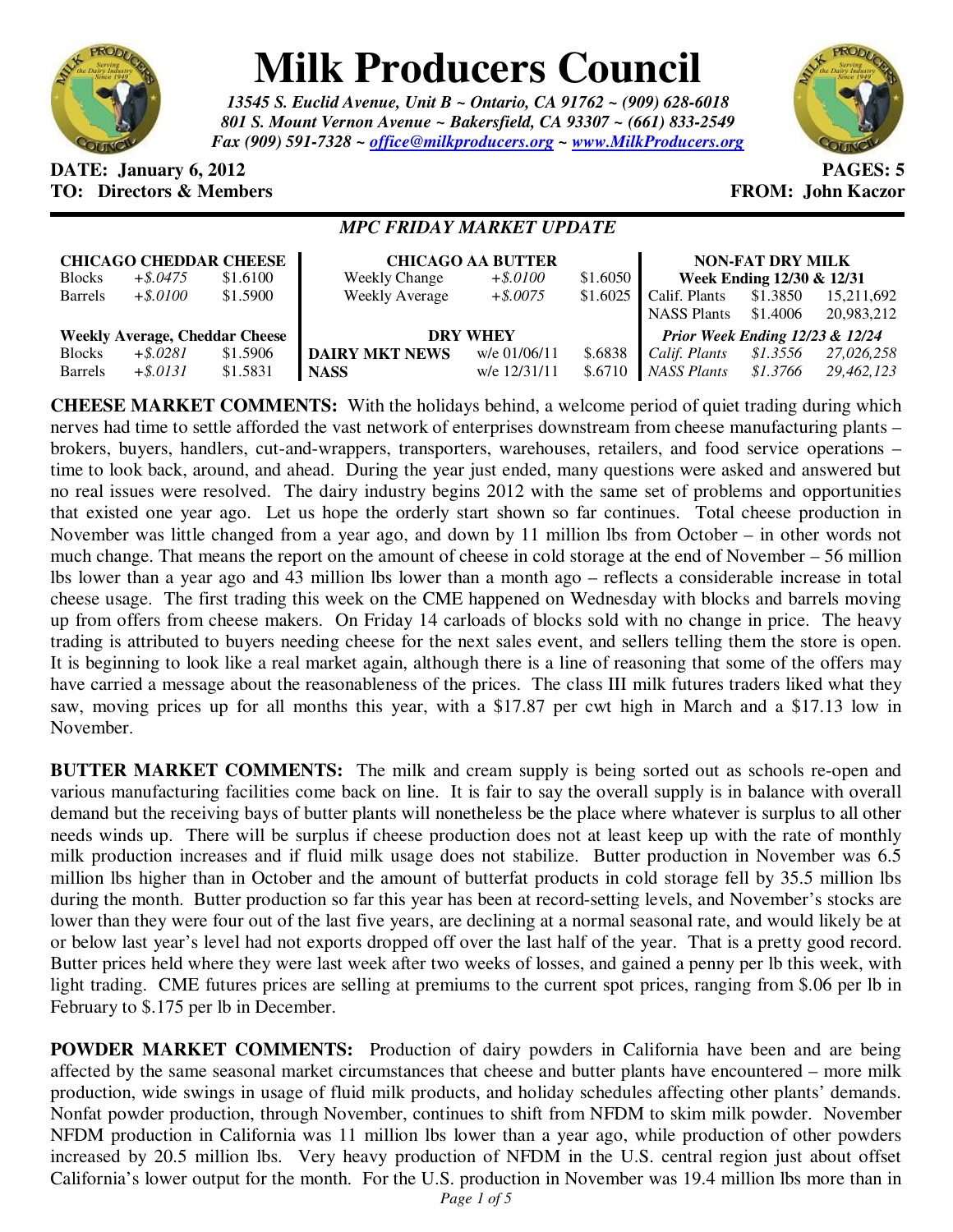October, but stocks on hand at end-of-month rose by only 3 million lbs. California plants have shipped more NFDM in the past two months than was produced during that period. *DMN* says the market tone for NFDM in the west is unsettled to weak, with generally light buying interest this week. The "mostly" price series this week averaged \$1.44 per lb in the central region and \$1.385 in the West. Interest in buttermilk powder is light throughout the U.S., with prices steady to lower. CME futures prices were about unchanged for the week, averaging \$1.40 per lb through June, then moving somewhat lower. The two major price series for last weeks' shipments recovered part of what was lost when an apparent inventory clearance sale occurred.

**WHEY PRODUCTS MARKET COMMENTS:** Dry whey prices continue to increase. The NASS price rose by a bit more than one cent per lb, to \$.671 per lb. *DMN* says the market undertone is very firm in the northeast, in balance in the central region, and is being supported by re-sales in the west. The west's "mostly" price this week edged up by \$.0068 per lb. Contracts for 2012 appear to be close to finalization and, according to *DMN*, in balance with expected production. That means, of course, that buyers without contracts may be facing stiff premiums provided the overall market remains like it has been. CME futures prices for the first four months of this year are selling at a premium to the NASS price, but begin to fall rather sharply in May, all the way down to \$.515 per lb in November.[**Note:** A reader last week made some good points and asked some good questions about the balance between the domestic and export markets, and how they should be pursued. "*Sounds like the markets at work*," "*is it wrong to pursue the highest value for our dairy products*," and "*is it wrong to develop dairy policy"…*[with a goal to develop the export market] …"*even if we lose some domestic buyers in the process*." Well, most people in the industry at least profess to want an even playing field ("free trade if fair trade" was the chant). Forging policies that nudge the market in one direction or another may not be the best thing to do, but certainly we should pursue the highest value for our dairy products, provided producers get their fair share of the results. So far, there does not seem to be a way to get to there from here in the grand plan being sold by the Innovation Center for Dairy. If they cannot do it, who can?]

**\*\*\*** 

### **FRED DOUMA'S PRICE PROJECTIONS…**

| Jan 06 Est:       |  | Quota cwt. \$17.45 Overbase cwt. \$15.76 Cls. 4a cwt. \$16.39 Cls. 4b cwt. \$14.55 |  |
|-------------------|--|------------------------------------------------------------------------------------|--|
| <b>Last Week:</b> |  | Quota cwt. \$17.31 Overbase cwt. \$15.62 Cls. 4a cwt. \$16.45 Cls. 4b cwt. \$14.20 |  |

**\*\*\*** 

**ESTABLISHING THE VALUE OF MILK ON A CALIFORNIA DAIRY:** *(By Rob Vandenheuvel)* There's been a lot of talk in the past year about the California milk pricing structure. That's to be expected when we have a structure that cheats the State's dairy farmers out of hundreds of millions of dollars. But this week, I'd like to take it back to basics. I'd like to address the question of why CDFA even has control over our prices and what responsibilities come with that control.

Many years ago, the California Legislature decided that the price of milk should be regulated by the State of California. They passed laws, instructing the California Department of Food and Agriculture (CDFA) to establish and implement a "Stabilization and Marketing Plan" that "includes, among other things, the establishing of prices to be paid by handlers for any or all of the various classes of market milk." These laws are published in the California Food and Agricultural Code ("The Code"). **That simple fact is the** *only* **reason CDFA even has the authority to establish minimum prices for the milk being produced and sold in California.**

In delegating that important authority to CDFA, the Legislature didn't just give them a blank slate. They outlined a set of parameters that CDFA is required – by law – to follow as they establish a minimum value of milk. Those parameters are outlined in Chapter 2 of The Code. There are 18 "Articles" in Chapter 2 dealing with a host of legal requirements CDFA must follow. But the area I will be focusing on today is Article 9, which outlines the "Establishment of Minimum Prices and Provisions of Stabilization and Marketing Plans."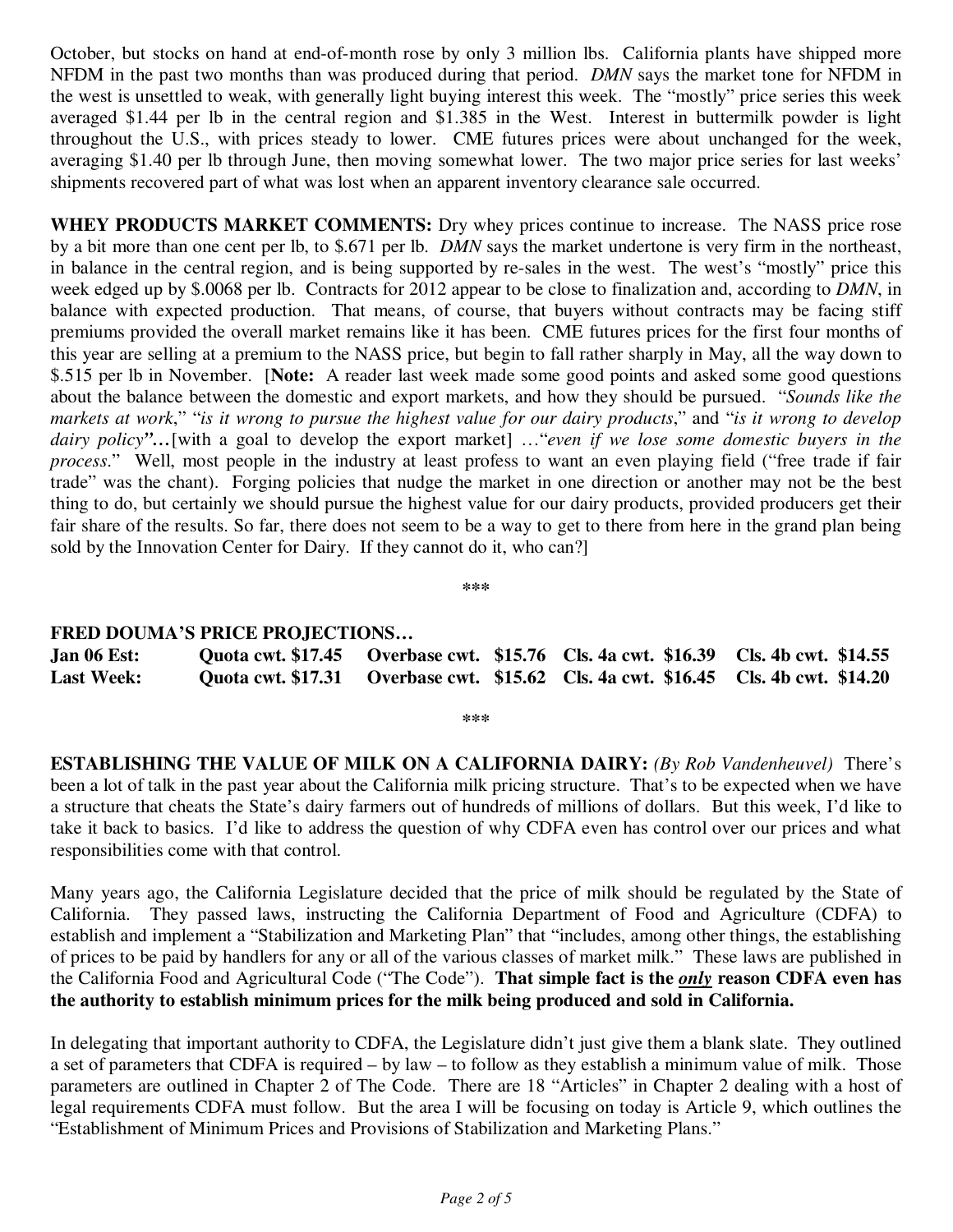Chapter 9 of The Code gives the Secretary of Agriculture (currently, that's Secretary Karen Ross) broad discretion in establishing the minimum prices for each class of milk. The Secretary can determine the minimum price for each class of milk by either simply announcing a price or "by adopting methods or formulas…whereby the prices can be determined," or any combination of those two things. In adopting those "methods or formulas," the Secretary also has broad discretion. The Secretary can base the price on the cost of producing the milk. For that matter, the Secretary can even set up a formula that looks at the price of bread, automobiles and orange juice. The Secretary has full discretion. What CDFA has done in the past and continues to do today is utilize "endproduct pricing," that is setting the minimum price for each class of milk based on the value of the "end products" that can be manufactured from that milk (i.e., butter, nonfat dry milk, cheese and dry whey).

However, no matter how the Secretary decides to determine the minimum price of milk, the price that results from that determination must meet a specific standard. Section 62062 of The Code states that the prices that are announced **"shall be reasonably calculated to result in prices that are in a reasonable and sound economic relationship with the national value of manufactured milk products."**

So let's look at how the current formulas are performing. In determining the "national value of manufactured milk products," we have to look at what comparable milk is worth in other parts of the country. While California operates our own state system when it comes to valuing milk, more than 80 percent of the milk produced outside of California is produced in Federal Milk Marketing Order (FMMO) areas. FMMOs also divide their milk prices into "classes," based on how that milk is ultimately used (i.e., bottled as fluid milk, turned into cheese, etc.). The FMMO Class III minimum price is a well-known price around the country – it's the price that a plant regulated under a FMMO and producing cheese must pay for the milk they purchase. The comparable price here in California is the Class 4b price.

Over the past two years, the Class 4b minimum price has averaged \$14.77 per hundredweight. Over that same period, the FMMO Class III minimum price has averaged \$16.39 per hundredweight. **That's a staggering difference of \$1.62 per hundredweight over the entire 24-month period!** Just this past month alone – December 2011 – the California Class 4b minimum price was \$15.14 per hundredweight vs. the FMMO Class III minimum price of \$18.77 per hundredweight – a \$3.63 per hundredweight difference! What do these numbers mean in real dollars? Over the past two years, an average of more than 1.25 billion lbs of milk per month have been sold to our State's cheese manufacturers. A \$1.62 per hundredweight difference between the California Class 4b and FMMO Class III prices represents a "California discount" of more than **\$20 million per month**, or **\$240 million per year**!

So looking at these numbers, what evidence is there that our Class 4b minimum price is reasonably calculated to result in a price that is in a "reasonable and sound economic relationship with the national value of manufactured milk products"? **That's an outstanding question, and one that MPC and the rest of the dairy producer side of our industry must continue to demand an answer for.**

**TWO OF THE THREE MAJOR FEDERAL ETHANOL SUBSIDIES ARE NOW HISTORY:** *(By Rob Vandenheuvel)* More than a year ago, I had a conversation with a dairy industry lobbyist about the possibility of getting rid of the tax and trade subsidies enjoyed by the corn-based ethanol industry. I was told quite clearly that the chances were slim-to-none, and that we'd be better off focusing our efforts on preventing the subsidies from getting worse. Fortunately, that's no the end of the story. MPC was able to join forces with a strong coalition of organizations working to eliminate the tax/trade subsidies, and as of December 31, 2011, those subsidies are now history.

As a bit of background, the corn-based ethanol industry enjoys three main Federal support programs:

- *Ethanol Blender's Tax Credit* A tax credit worth \$.45 per gallon available to the oil/gas companies that blend ethanol with their fuel. This tax credit cut taxes paid by oil/gas companies by an estimated \$6 billion per year.
- *Ethanol Tariff* This tariff of \$.54 per gallon applied to ethanol products that are imported into the U.S.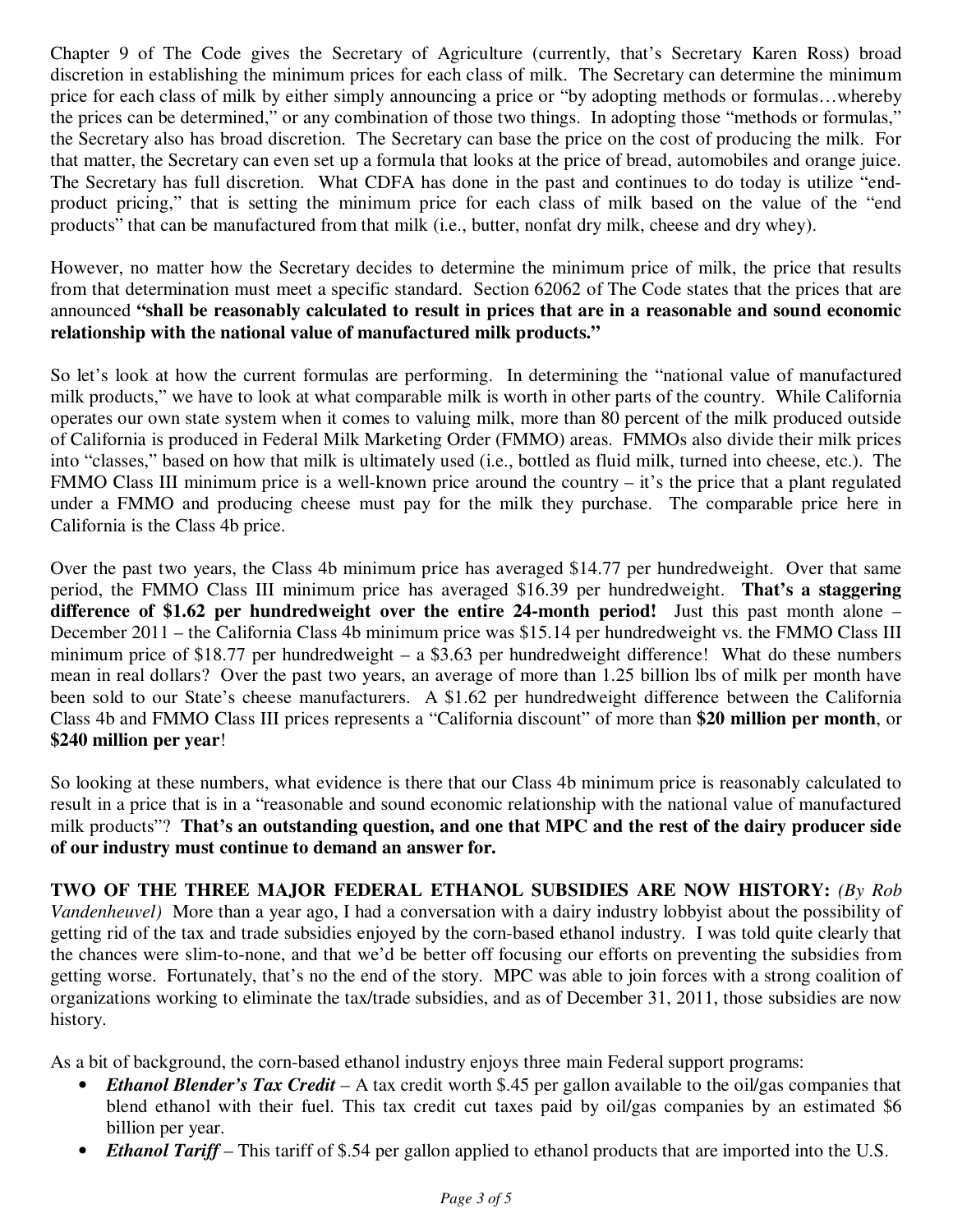• *Renewable Fuel Standard (RFS)* – This is the "ethanol mandate" that requires oil/gas companies to blend a minimum volume of renewable fuel with their gasoline. In 2012, the total mandate is 15.2 billion gallons of renewable fuels, of which 13.2 billion gallons can come from corn-based ethanol. *As a note, it was estimated last year that in order to full the 2011 mandate of 12.6 billion gallons of corn-based ethanol, about 40% of our national corn supply was needed.* 

As we enter into 2012, the first two subsidies listed above are **now gone**. This is a huge victory for common sense in Washington, DC. An enormous amount of credit for this victory goes to a broad coalition made up of livestock agriculture groups, environmental advocates, hunger groups and taxpayer advocates. This coalition has fought hard over the past year-plus to eliminate these subsidies. MPC has had the privilege of being a part of this coalition, which also included the following regional dairy organizations:

- Alliance of Western Milk Producers
- California Dairies, Inc.
- California Dairy Campaign
- Dairy Producers of New Mexico
- Dairy Producers of Utah
- Idaho Dairymen's Association
- Milk Producers Council
- Nevada Dairy Commission
- Northeast Organic Dairy Producers Alliance
- Northwest Dairy Association (Darigold)
- Oregon Dairy Farmers Association
- Southeast Milk, Inc.
- Washington State Dairy Federation

In addition, the International Dairy Foods Association (IDFA) – a group that dairy farmers have been battling on a regular basis on other issues, joined the efforts to stop this unwise use of government funding. On behalf of the board and membership of MPC, I would like to extend a wholehearted thank you to the groups listed above. Few may have thought this day was possible, but this issue proved the value of Advocating good policy with a strong coalition of the willing.

While it is nice to enjoy a victory, the work is not yet done. The third major support listed above is still alive and well. The coalition has been able to work with Rep. Bob Goodlatte (R-Virginia) to introduce H.R. 3097, the Renewable Fuel Standard Flexibility Act. This bill, if approved by Congress and signed into law, would force the Federal Government to reduce the ethanol mandate when our domestic corn supplies are tight and reach certain thresholds. The bill has bipartisan support with 30 co-sponsors already on board. It's our hope that with the start of the new Congressional Session, we can see continued momentum on this important issue.

## **CALIFORNIA DAIRIES, INC. SUBMITS HEARING PETITION TO LOWER THE CLASS 4A PRICE:**

*(By Rob Vandenheuvel)* This week, California Dairies, Inc. (CDI) submitted a letter to CDFA requesting that a hearing be scheduled to consider modifying the Class 4a minimum price formula. The changes being requested would increase the "make allowances" in the formula for butter and nonfat dry milk, while slightly lowering the "f.o.b. adjuster" for butter.

The practical effect of these requested changes would be to **reduce** the Class 4a minimum price each month by **\$0.3133 per hundredweight**. Using information from the past 12 months, if these changes had been in place in 2011, the California pool would have gotten almost **\$43 million less in 2011**. The Secretary of Agriculture has until January  $18^{th}$  to decide if a hearing on this issue is warranted. So stay tuned...

**GLOBAL AUCTION: PRICES EDGE LOWER BUT SHOW SIGNS OF STRENGTH IN LATER MONTHS:** *(by J. Kaczor)* The number of potential bidders certified to participate in GlobalDairyTrade's twice monthly auctions continues to grow. Nine more were certified since the December 20th auction. This week, 152 entered the bidding, 361 did not. GDT says they do not track the number of potential bidders who clock in before bidding begins, nor the frequency or pattern of their bidding. According to GDT, all qualified bidders have access to all sellers' offer quantities, forecasts, and starting prices, but a bidder is not clocked in as "active" until information is entered for a product's volume. Obviously, many do not. GDT pointed out that the rules permit termination of a bidder's certification after 18 months of inactivity. Beginning with the October  $4<sup>th</sup>$  auction, GDT